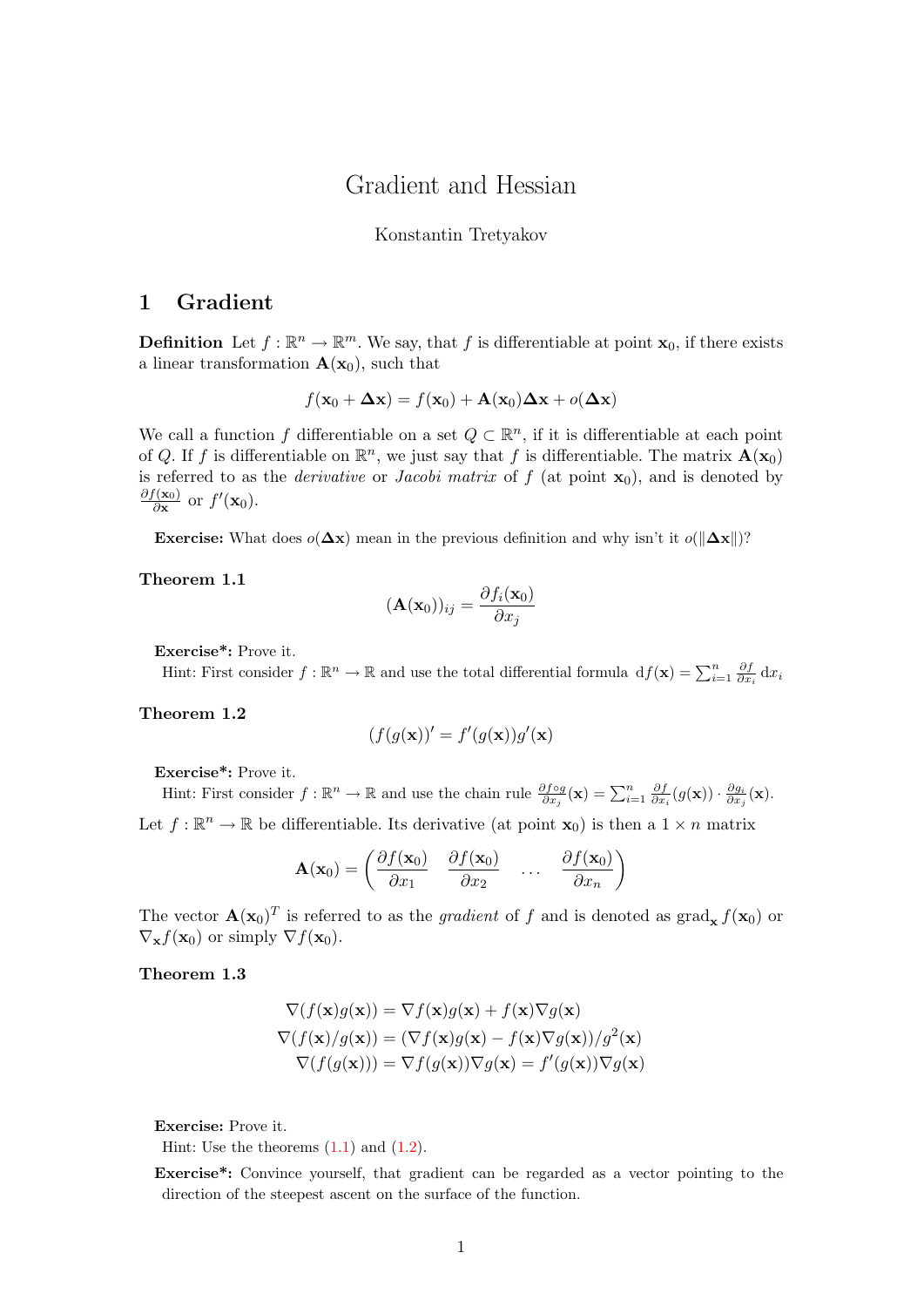Examples

$$
\frac{\partial \mathbf{a}^T \mathbf{x}}{\partial \mathbf{x}} = \mathbf{a}^T
$$

$$
\frac{\partial \mathbf{x}^T \mathbf{A} \mathbf{x}}{\partial \mathbf{x}} = \mathbf{x}^T (\mathbf{A} + \mathbf{A}^T)
$$

Exercise: Prove these.

### 2 Hessian

**Definition** Let  $f : \mathbb{R}^n \to \mathbb{R}$  be differentiable and  $\nabla f : \mathbb{R}^n \to \mathbb{R}^n$  differentiable (i.e. let f be twice differentiable). The derivative of  $\nabla f$  at point  $\mathbf{x}_0$  is an  $n \times n$  matrix  $\mathbf{H}(\mathbf{x}_0)$ , which is referred to as the *second derivative* or *Hessian* of  $f$  (at point  $\mathbf{x}_0$ ) and is denoted as  $\frac{\partial^2 f(\mathbf{x}_0)}{\partial^2 \mathbf{x}}$  $\frac{f(\mathbf{x}_0)}{\partial^2 \mathbf{x}}$  or  $\nabla^2 f(\mathbf{x}_0)$ .

Theorem 2.1

$$
(\mathbf{H}(\mathbf{x}_0))_{ij} = \frac{\partial^2 f(\mathbf{x}_0)}{\partial x_i \partial x_j}
$$

Exercise: Prove it.

Hint: Statement follows from [\(1.1\)](#page-0-0).

**Theorem 2.2** If partial derivatives  $\frac{\partial^2 f}{\partial x \cdot \partial y}$  $\frac{\partial^2 f}{\partial x_i \partial x_j}$  and  $\frac{\partial^2 f}{\partial x_j \partial x_j}$  $\frac{\partial^2 f}{\partial x_j \partial x_i}$  of function f are continuous at  $\mathbf{x}_0$ , then they are equal.

Thus, Hessian of a sufficiently smooth function is a symmetric matrix.

Theorem 2.3 All eigenvalues of a symmetric matrix are real.

Theorem 2.4 The set of eigenvectors of a symmetric matrix contains an orthonormal basis as a subset.

Exercise\*: Find proofs of these theorems somewhere and try to understand them. (e.g. see M. Kilp. Algebra I).

At last, one of the most important results: if a function is twice differentiable, it can be expanded into Taylor's series:

#### Theorem 2.5

$$
f(\mathbf{x}_0 + \Delta \mathbf{x}) = f(\mathbf{x}_0) + \frac{\partial f(\mathbf{x}_0)}{\partial \mathbf{x}} \Delta \mathbf{x} + \frac{1}{2} \Delta \mathbf{x}^T \left( \frac{\partial^2 f(\mathbf{x}_0)}{\partial^2 \mathbf{x}} \right) \Delta \mathbf{x} + o(\|\Delta \mathbf{x}\|^2)
$$

Exercise: Prove it.

Hint: Apply the definition of differentiability twice.

The last theorem states, that any sufficiently smooth function, in a sufficiently small neighborhood of x can be approximated by a second-degree polynomial. It is therefore useful to understand the appearance of a function of the form  $f(\mathbf{x}) = c + \mathbf{a}^T \mathbf{x} + \mathbf{x}^T \mathbf{H} \mathbf{x}$ , where **H** is symmetric.

**Exercise:** Consider the function  $f(\mathbf{x}) = \mathbf{x}^T \mathbf{H} \mathbf{x}$ , where  $\mathbf{x} \in \mathbb{R}^2$  and **H** is symmetric. Let  $\mathbf{v}_1$ and  $\mathbf{v}_2$  be two orthogonal unit eigenvectors of **H**. Let the corresponding eigenvalues be  $\lambda_1$ and  $\lambda_2$ . Draw the vectors  $\mathbf{v}_1, \mathbf{v}_2$  on a plane. Examine how function f behaves on the straight lines defined by these vectors, that is, what are the values of the function at points  $t\mathbf{v}_1$ ,  $t\mathbf{v}_2$  $(t \in \mathbb{R})$ . Do you see that f is either a convex paraboloid or a surface with a "saddle point". What is the role of the values  $\lambda_i$ ?

**Exercise:** Analyze the appearance of the function  $f(\mathbf{x}) = c + \mathbf{a}^T \mathbf{x} + \mathbf{x}^T \mathbf{H} \mathbf{x}$ .